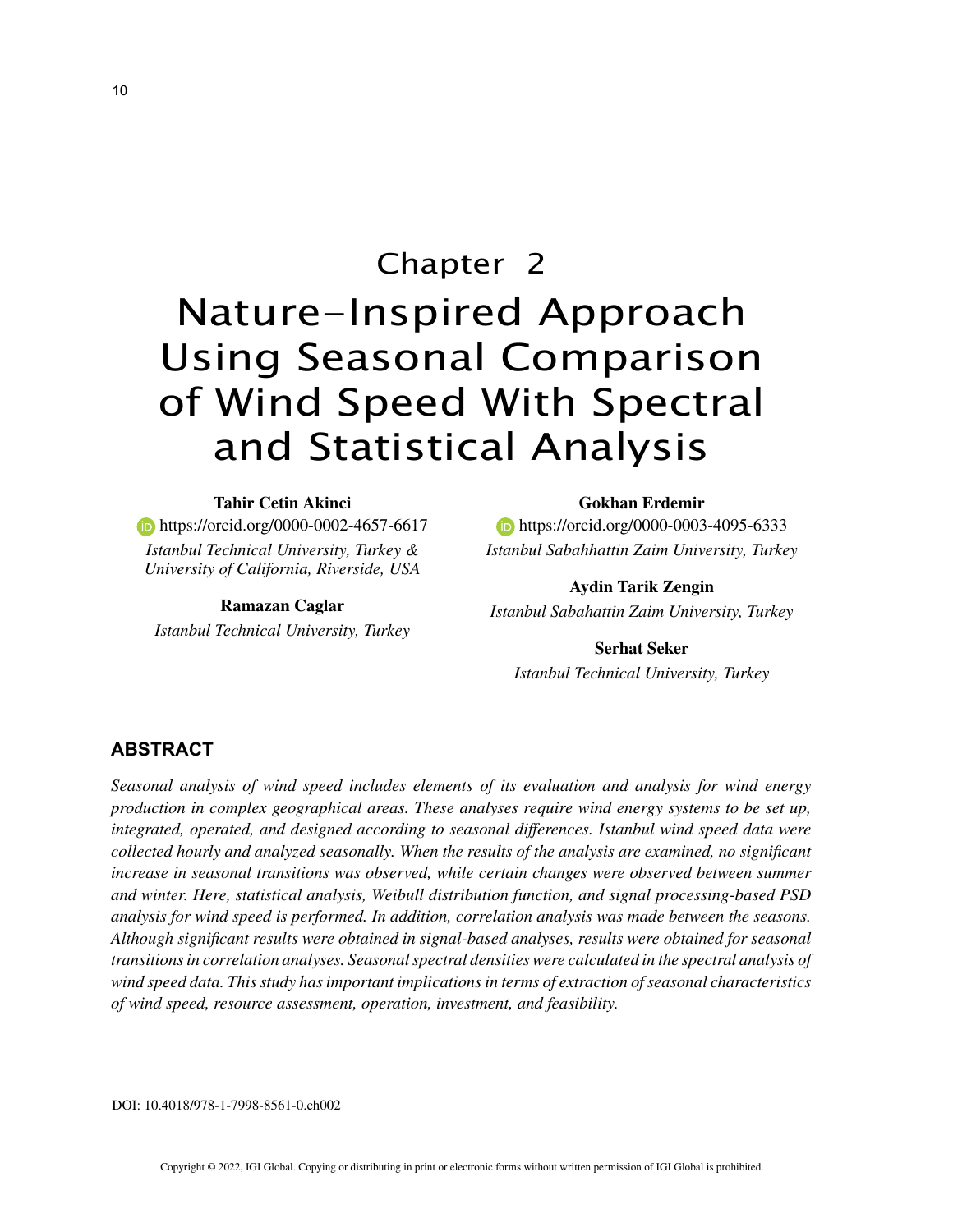## **1. INTRODUCTION**

The rise of global warming to high levels in the world, the increase in environmental pollution by industrialization and the inability to meet the energy demand cause fossil fuels to be replaced by renewable energy [Akanwa, and Joe-Ikechebelu, 2012). Among the renewable energy sources, there are many types of energy, especially wind, solar geothermal, hydrogen and biomass energy (Panwar at al., 2011; Gosunpro, 2021). Renewable energy sources and non-renewable energy sources are given in Figure 1 below.





The use of renewable energy resources continues to increase in the world (Gielen at al, 2019; Wuebbles, and Sanyal, 2015; Kumar, 2020). The main reasons for preferring renewable energy production are; being friendly with nature and being inexhaustible (economical). Even initial investment costs in renewable energy sources can often be lower than non-renewable energy generation (Singh, Nyuur, and Richmond, 2018). Countries are increasing their investments in renewable energy resources. In Figure 2, investment statistics for renewable energy generation in the last ten years are given. In addition, governments aim to establish 488 gigawatts of hydroelectric capacity by 2030 in their energy investment programs (Fs-unep, 2020).